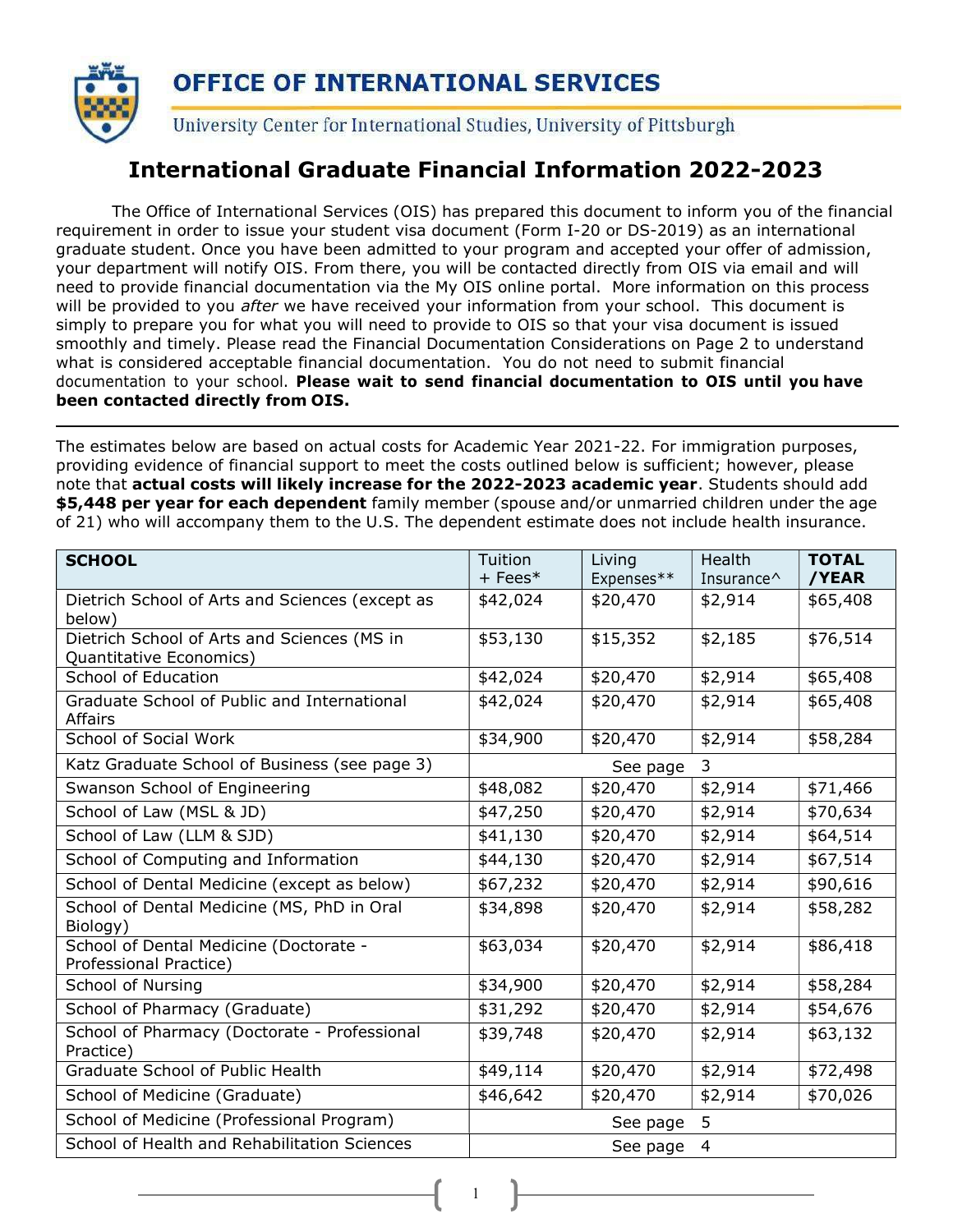\* From http://ir.pitt.edu/graduate-tuition/

Figures listed are tuition rates for a Full-Time Student per academic year. International Students are considered out-of-state tuition.

\*\* From https://professionals.collegeboard.org/higher-ed/financial-aid/living-expense/2021/12-month ^ From https://hr.pitt.edu/students/general-student. Please note: Health insurance is required for all fulltime international students at the University of Pittsburgh.

#### Financial Documentation Considerations:

- Review the cost estimates (above) and the estimated length of the degree program to which you are applying. You will need to provide financial documentation of immediately available liquid assets only for the first 12 months of study.
	- o Immediately available liquid assets would be considered a bank statement or letter, stocks/bonds available for immediate withdrawal without penalty.
	- Salary information, retirement accounts, real estate or other non-liquid assets such as automobiles, jewelry, or other personal property cannot be used to demonstrate financial support for the first 12 months but may be provided as evidence of support for subsequent years of study.
- All proof of financial support must be original documents in English. We are able to convert your home country's currency into USD. Currency used must be indicated on document.
- Documentation must be issued within the last six months, and the date the document was issued must be clearly indicated.
- Be sure to include additional funds for any dependents who will accompany you to the U.S.(\$5,448 per dependent. Amount determined by 120% of the Health & Human Services Poverty amount (https://aspe.hhs.gov/poverty-guidelines).
- Students who have been awarded full financial support from the University of Pittsburgh covering all estimated tuition/fees, health insurance, and living expenses (Teaching Assistantship, Graduate Student Researcher, etc.) is sufficient proof of funding except to cover additional dependent expenses, if applicable.
- Students may provide proof of financial support from more than one sponsor. You will be able to submit multiple sources of financial documentation to OIS if needed. Each sponsor will need to submit an Attestation of Financial Support form via My OIS. Each sponsor will need to verify they are sponsoring your education and the amount they plan to provide. The sponsor must physically sign this form, typing in a signature will not be acceptable.
- You do not need to submit financial documentation to your school. Please wait to send financial documentation to OIS until you have been contacted directly from OIS via email. You will be able to upload original copies of financial documentation through your My OIS account (my.ois.pitt.edu) after we have received your information from your school.
- Evidence of financial support must also be shown to the U.S. Consulate when applying for a visa. OIS accepts scanned copies of financial documentation, but the Consulate will need to see the original version. Please make sure to keep the original copy of what you have scanned and uploaded to OIS for your visa interview.
- Questions concerning financial requirements can be emailed to oisnew@pitt.edu.

2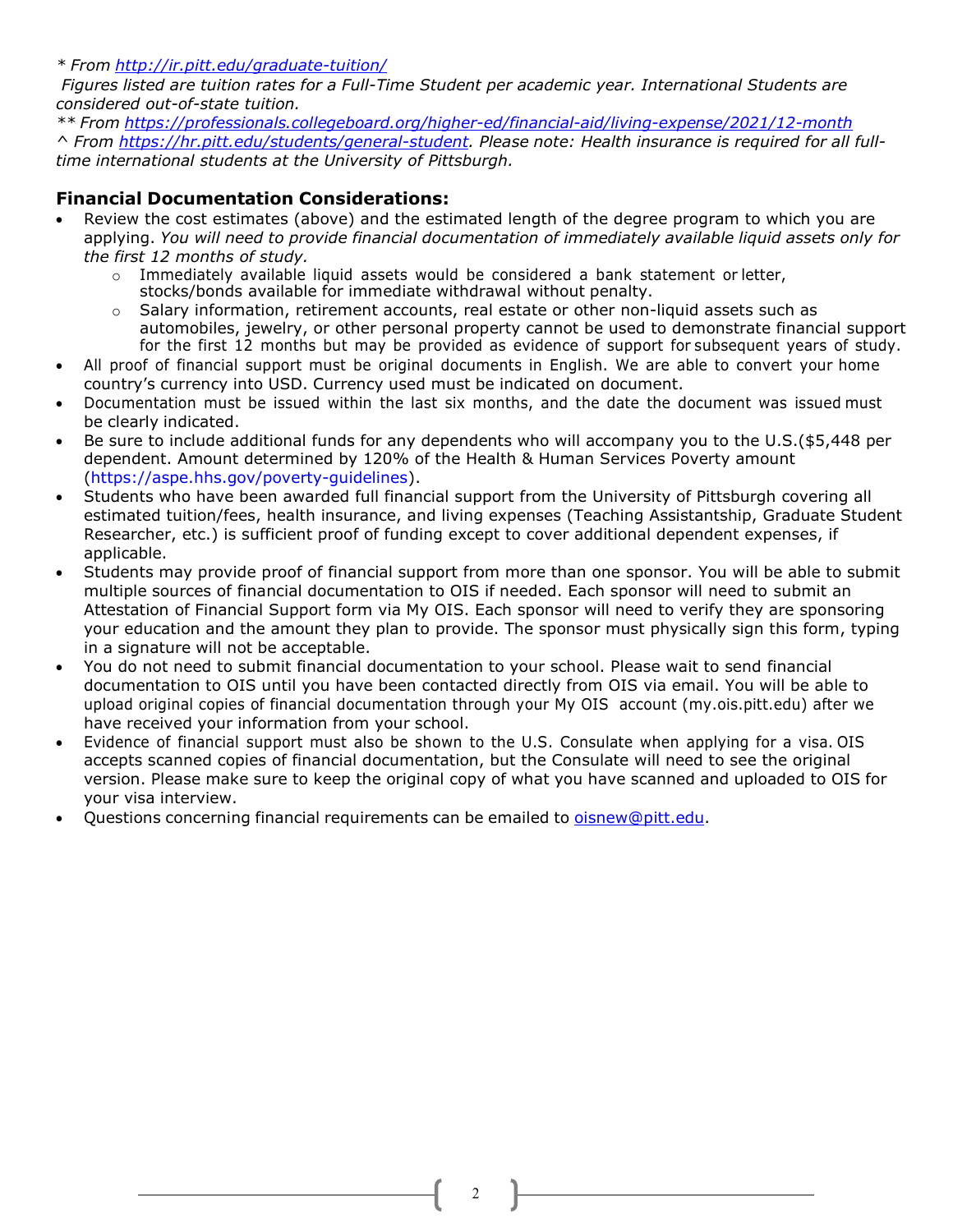# KATZ Graduate School of Business

Cost of Attendance Figures for 2022-2023

The estimates below are based on actual costs for Academic Year 2021-22. For immigration purposes, providing evidence of financial support to meet the costs outlined below is sufficient; however, please note that actual costs will likely increase for the 2022-2023 academic year. Students should add \$5,448 per year for each dependent family member (spouse and/or unmarried children under the age of 21) who will accompany them to the U.S. The dependent estimate does not include health insurance.

| <b>KATZ Program</b>                                                                                                                                                                                                        | <b>Tuition</b><br>+ Fees | <b>Professional</b><br><b>Development</b><br><b>Fees</b> | Living<br><b>Expenses</b> | <b>Insurance</b> | <b>TOTAL/YEAR</b> |
|----------------------------------------------------------------------------------------------------------------------------------------------------------------------------------------------------------------------------|--------------------------|----------------------------------------------------------|---------------------------|------------------|-------------------|
| Doctorate                                                                                                                                                                                                                  | \$54,130                 | \$0                                                      | \$20,470                  | \$2,914          | \$77,514          |
| One Year MBA (3 terms)                                                                                                                                                                                                     | \$80,630                 | \$2,100                                                  | \$20,470                  | \$2,914          | \$106,114         |
| Two Year MBA/Signature MBA                                                                                                                                                                                                 | \$51,544                 | \$2,100                                                  | \$20,470                  | \$2,914          | \$77,028          |
| MBA Joint and Dual Degrees<br>(including Business Analytics)                                                                                                                                                               | \$51,544                 | \$2,100                                                  | \$20,470                  | \$2,914          | \$77,028          |
| Masters in Accounting                                                                                                                                                                                                      | \$43,886                 | \$900                                                    | \$20,470                  | \$2,914          | \$68,170          |
| Masters in Marketing Science<br>Finance<br>Management<br>Supply Chain Management<br>Management Information Systems                                                                                                         | \$43,886                 | \$900                                                    | \$15,352                  | \$2,185          | \$62,323          |
| Masters in Accounting & Business<br>Analytics<br>Finance & Business Analytics<br>Marketing Science & Business<br>Analytics<br>Supply Chain Management &<br><b>Business Analytics</b><br>Management & Business<br>Analytics | \$43,886                 | \$900                                                    | \$20,470                  | \$2,914          | \$68,170          |
| MS in Supply Chain Management/<br>MS in Industrial Engineering                                                                                                                                                             | \$44,700                 | \$900                                                    | \$20,470                  | \$2,914          | \$68,984          |

\* From https://ir.pitt.edu/graduate-tuition/

Figures listed are tuition rates for a Full-Time Student per academic year. International Students are considered out-of-state tuition.

\*\* From at https://www.katz.business.pitt.edu/

^ From https://professionals.collegeboard.org/higher-ed/financial-aid/living-expense/2021/12-month

^^ From https://hr.pitt.edu/students/general-student Please note: Health insurance is required for all fulltime international students at the University of Pittsburgh.

| Program                                                               | <b>Tuition</b>              | <b>Fees</b> | Living<br><b>Expenses</b> | <b>Health</b><br><b>Insurance</b> | <b>TOTAL</b> |
|-----------------------------------------------------------------------|-----------------------------|-------------|---------------------------|-----------------------------------|--------------|
| Exchange Program - 1 Term in U.S.<br>Residence                        | Paid at home<br>institution | \$565       | \$6,823                   | \$971                             | \$8359       |
| Exchange Program - 2 Terms in U.S.<br>Residence                       | Paid at home<br>institution | \$1,130     | \$15,352                  | \$2,185                           | \$18,667     |
| Augsburg Executive Fellows Program -<br>Spring 1 Term (8 weeks)       | Paid at home<br>institution | \$0         | \$3,411                   | \$485                             | \$3,896      |
| Augsburg Executive Fellows Program -<br>Spring 1 & 2 Terms (16 weeks) | Paid at home<br>institution | \$0         | \$6,823                   | \$971                             | \$7,794      |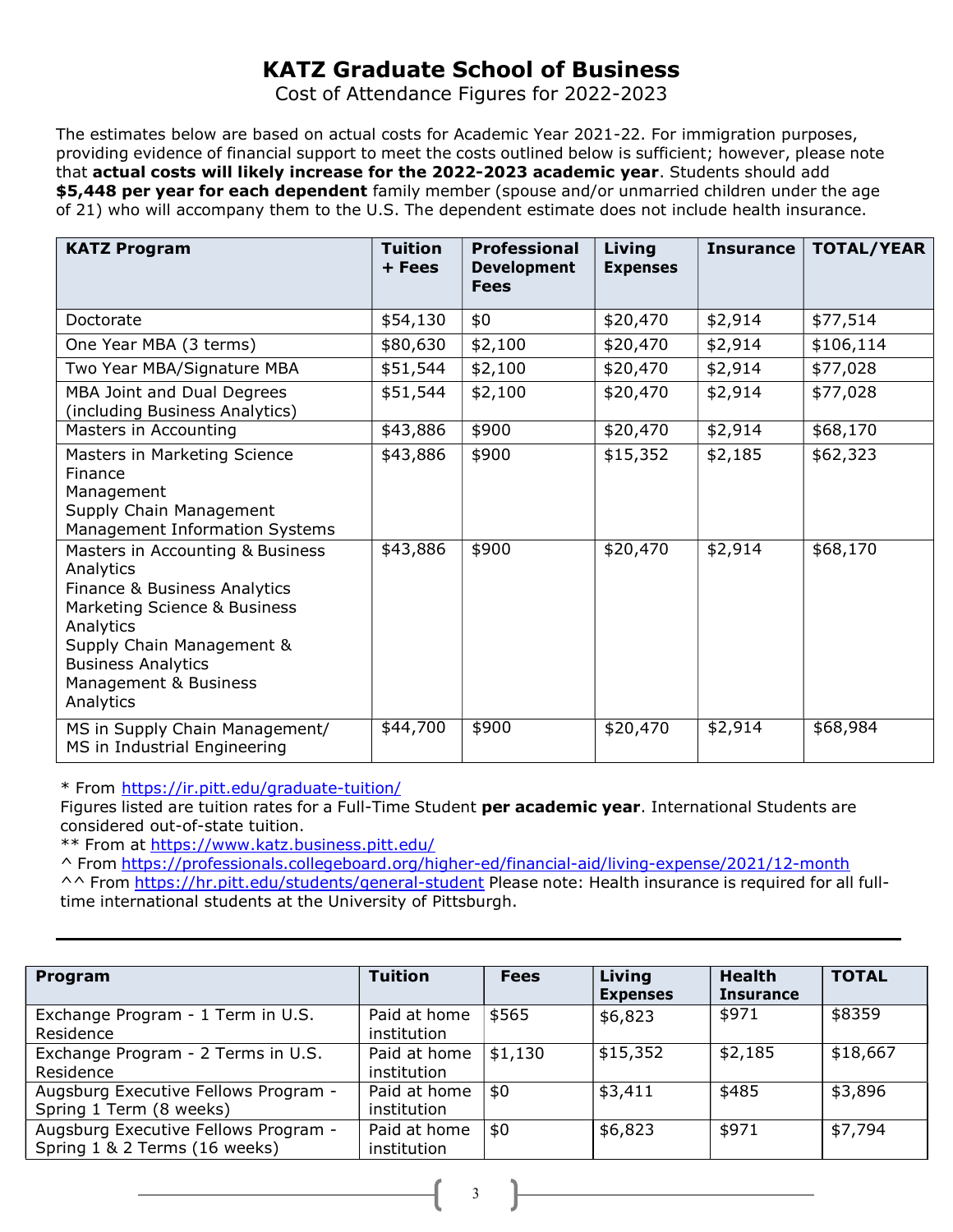## School of Health and Rehabilitation Sciences

Cost of Attendance Figures for 2022-2023

The estimates below are based on actual costs for Academic Year 2021-22. For immigration purposes, providing evidence of financial support to meet the costs outlined below is sufficient; however, please note that actual costs will likely increase for the 2022-2023 academic year. Students should add \$5,448 per year for each dependent family member (spouse and/or unmarried children under the age of 21) who will accompany them to the U.S. The dependent estimate does not include health insurance.

| <b>Tuition</b><br>Living<br><b>TOTAL/YEAR</b><br><b>PROGRAM</b><br><b>Health</b><br>+ Fees*<br><b>Expenses</b><br>Insurance <sup><math>\wedge</math></sup><br>$***$ |
|---------------------------------------------------------------------------------------------------------------------------------------------------------------------|
| Clinical Rehabilitation and Mental Health<br>\$39,394<br>\$20,470<br>\$2,914<br>\$62,778<br>Counseling (MS)                                                         |
| \$20,470<br><b>Communication Science and Disorders</b><br>\$51,796<br>\$2,914<br>\$75,180<br>$(MA/MS) - SLP$                                                        |
| \$20,470<br>Nutrition and Dietetics (MS)<br>\$34,900<br>\$2,914<br>\$58,284                                                                                         |
| Health Informatics (MS)<br>\$34,900<br>\$20,470<br>\$2,914<br>\$58,284                                                                                              |
| <b>Health and Rehabilitation Sciences (MS)</b><br>with concentrations in:                                                                                           |
| -Musculoskeletal or Neuromuscular<br>\$67,350<br>\$20,470<br>\$90,734<br>\$2,914<br><b>Physical Therapy</b>                                                         |
| \$20,470<br>\$2,914<br>\$49,114<br>\$72,498<br>-Sports Medicine                                                                                                     |
| \$53,609<br>\$20,470<br>-Sports Science<br>\$2,914<br>\$76,993                                                                                                      |
| Occupational Therapy (MS) Post-Professional<br>\$49,114<br>\$20,470<br>\$2,914<br>\$72,498                                                                          |
| \$20,470<br>Physician Assistant Studies (MS)<br>\$56,135<br>\$2,914<br>\$79,519                                                                                     |
| Prosthetics and Orthotics (MS)<br>\$47,867<br>\$20,470<br>\$2,914<br>\$71,251                                                                                       |
| Doctor of Audiology (AuD)<br>\$53,174<br>\$20,470<br>\$2,914<br>\$76,558                                                                                            |
| Doctor of Occupational Therapy (OTD)<br>\$20,470<br>\$50,623<br>\$2,914<br>\$74,007                                                                                 |
| Doctor of Physical Therapy (DPT)<br>\$51,195<br>\$20,470<br>\$2,914<br>\$74,579                                                                                     |
| \$71,136<br>\$47,752<br>\$2,914<br>Communication Science and Disorders (PhD)<br>\$20,470                                                                            |
| \$47,752<br>\$20,470<br>\$2,914<br>\$71,136<br>Rehabilitation Science (PhD)                                                                                         |

\* For questions regarding SHRS tuition amounts and SHRS program length, please contact Jessica Maguire at maguire@pitt.edu

\*\* From https://professionals.collegeboard.org/higher-ed/financial-aid/living-expense/2021/12-month

^ From http://www.hr.pitt.edu/students/general-student. Please note: Health insurance is required for all full-time international students at the University of Pittsburgh.